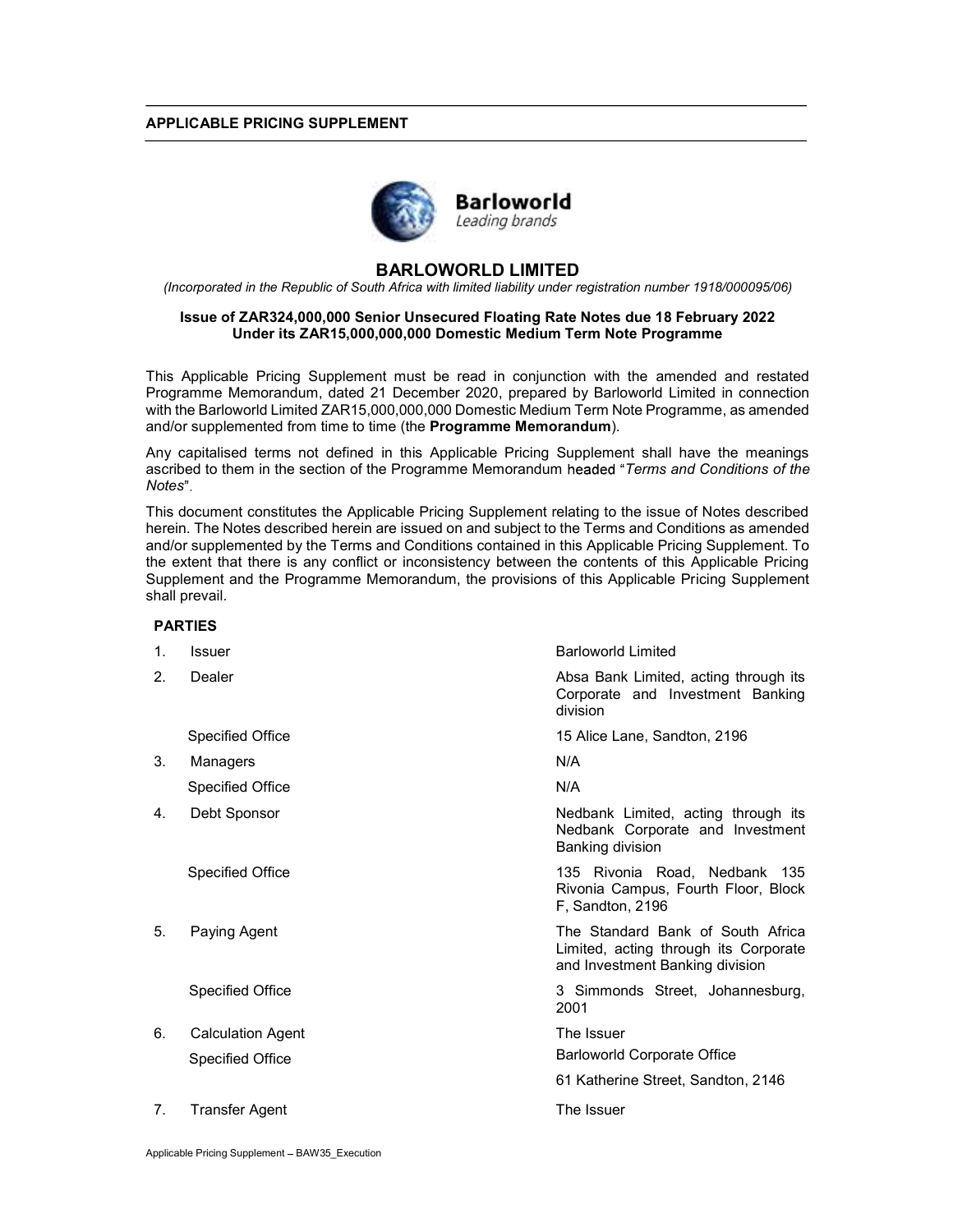|     | <b>Specified Office</b>                                                                | <b>Barloworld Corporate Office</b>                                                                                                                                                                         |  |
|-----|----------------------------------------------------------------------------------------|------------------------------------------------------------------------------------------------------------------------------------------------------------------------------------------------------------|--|
|     |                                                                                        | 61 Katherine Street, Sandton, 2146                                                                                                                                                                         |  |
| 8.  | Settlement Agent                                                                       | The Standard Bank of South Africa<br>Limited, acting through its Corporate<br>and Investment Banking division                                                                                              |  |
|     | <b>Specified Office</b>                                                                | 3 Simmonds Street, Johannesburg,<br>2001                                                                                                                                                                   |  |
| 9.  | <b>Issuer Agent</b>                                                                    | The Standard Bank of South Africa<br>Limited, acting through its Corporate<br>and Investment Banking division                                                                                              |  |
|     | <b>Specified Office</b>                                                                | 3 Simmonds Street, Johannesburg,<br>2001                                                                                                                                                                   |  |
|     | <b>PROVISIONS RELATING TO THE NOTES</b>                                                |                                                                                                                                                                                                            |  |
| 10. | <b>Status of Notes</b>                                                                 | Senior Unsecured                                                                                                                                                                                           |  |
| 11. | Form of Notes                                                                          | The Notes in this Tranche are listed<br>Notes, issued in uncertificated form<br>and held by the CSD                                                                                                        |  |
| 12. | Series Number                                                                          | 35                                                                                                                                                                                                         |  |
| 13. | <b>Tranche Number</b>                                                                  | 1                                                                                                                                                                                                          |  |
| 14. | Aggregate Nominal Amount:                                                              |                                                                                                                                                                                                            |  |
|     | <b>Series</b><br>(a)                                                                   | ZAR324,000,000                                                                                                                                                                                             |  |
|     | (b)<br>Tranche                                                                         | ZAR324,000,000                                                                                                                                                                                             |  |
| 15. | Interest                                                                               | Interest bearing                                                                                                                                                                                           |  |
| 16. | <b>Interest Payment Basis</b>                                                          | <b>Floating Rate</b>                                                                                                                                                                                       |  |
| 17. | Automatic/Optional Conversion from one<br>Interest/Redemption/Payment Basis to another | N/A                                                                                                                                                                                                        |  |
| 18. | <b>Issue Date</b>                                                                      | 18 February 2021                                                                                                                                                                                           |  |
| 19. | Nominal Amount per Note                                                                | ZAR1,000,000                                                                                                                                                                                               |  |
| 20. | <b>Specified Denomination</b>                                                          | ZAR1,000,000                                                                                                                                                                                               |  |
| 21. | <b>Specified Currency</b>                                                              | ZAR                                                                                                                                                                                                        |  |
| 22. | <b>Issue Price</b>                                                                     | 100%                                                                                                                                                                                                       |  |
| 23. | Interest Commencement Date                                                             | 18 February 2021                                                                                                                                                                                           |  |
| 24. | <b>Maturity Date</b>                                                                   | 18 February 2022                                                                                                                                                                                           |  |
| 25. | Applicable Business Day Convention                                                     | <b>Following Business Day</b>                                                                                                                                                                              |  |
| 26. | <b>Final Redemption Amount</b>                                                         | 100% of Nominal Amount                                                                                                                                                                                     |  |
| 27. | Last Day to Register                                                                   | By 17h00 on 6 May, 6 August, 6<br>November and 6 February, or if such<br>day is not a Business Day, the<br>Business Day before each Books<br>Closed Period, in each year until the<br><b>Maturity Date</b> |  |
| 28. | Books Closed Period(s)                                                                 | The Register will be closed from 7 May<br>to 17 May, 7 August to 17 August, 7<br>November to 17 November and from 7                                                                                        |  |

February to 17 February (all dates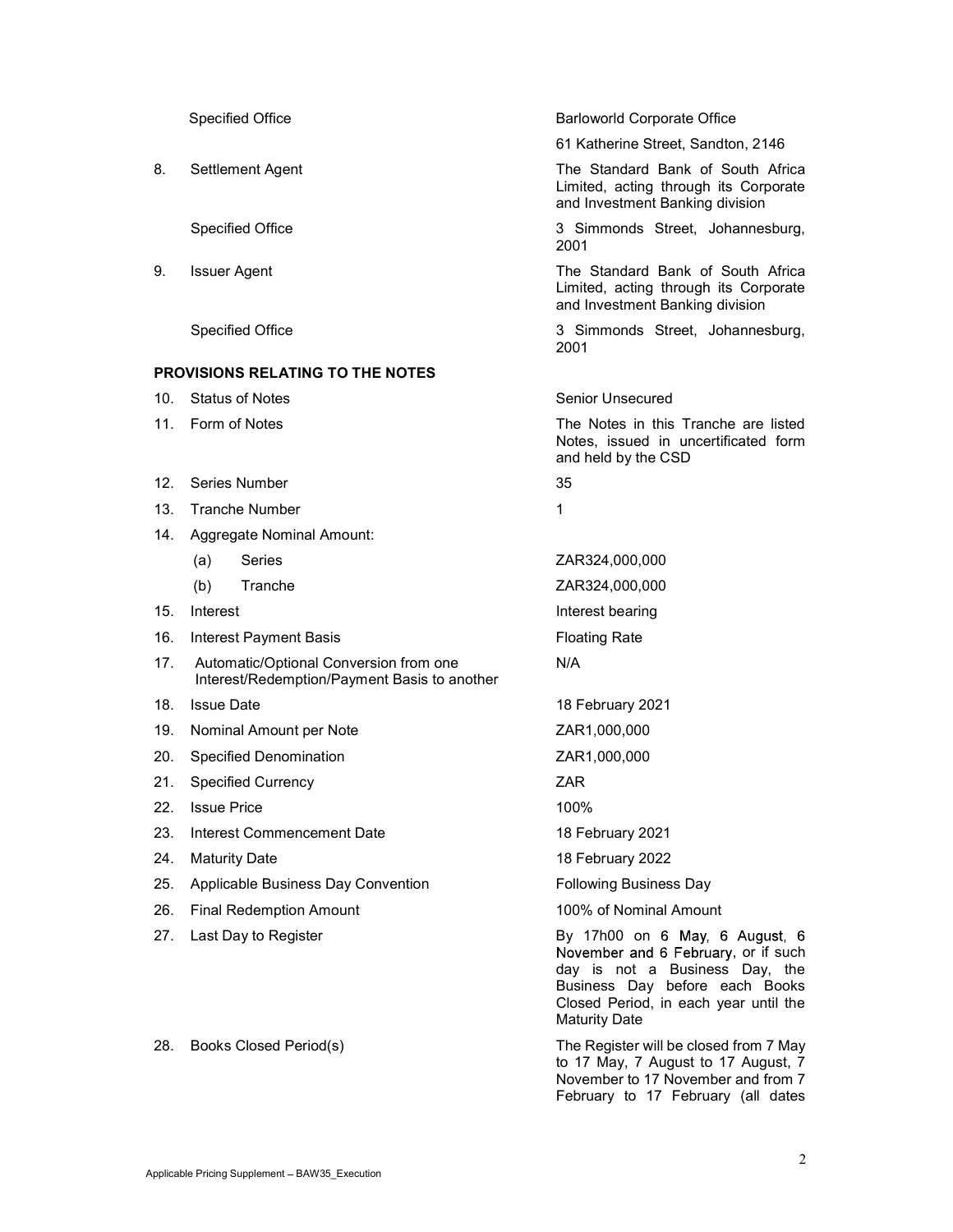inclusive) in each year until the Maturity Date

29. Default Rate N/A

FIXED RATE NOTES N/A

# FLOATING RATE NOTES

30. (a) Floating Interest Payment Date(s) 18 May, 18 August, 18 November and

18 February until the Maturity Date, or, if such day is not a Business Day, the Business Day on which interest will be paid, as determined in accordance with the Applicable Business Day Convention (as specified in this Applicable Pricing Supplement) with the first Floating Interest Payment Date being 18 May 2021, or, if such day is not a Business Day, the Business Day on which interest will be paid, as determined in accordance with the Applicable Business Day Convention (as specified in this Applicable Pricing Supplement)

 (b) From and including the applicable Floating Interest Payment Date and ending on but excluding the following Floating Interest Payment Date, with the first Interest Period commencing

 $N/A$ 

 $N/A$ 

on and including the Interest Commencement Date and ending on but excluding the next Floating Interest Payment Date (each Floating Interest Payment Date as adjusted in accordance with the Applicable Business Day Convention

Day Count Fraction is Actual/365

Rate plus Margin)

relevant Reference Rate

Screen Rate Determination (Reference

- (c) Definition of Business Day (if different from that set out in Condition 1 (Interpretation)) N/A
- (d) Minimum Rate of Interest
- (e) Maximum Rate of Interest
- (f) Other terms relating to the method of calculating interest (e.g.: Day Count Fraction, rounding up provision/Base CPI)
- 31. Rate of Interest and manner in which the Rate of Interest is to be determined
- 32. Margin 105 basis points to be added to the

## 33. If ISDA Determination

- (a) Floating Rate N/A (b) Floating Rate Option N/A
- (c) Designated Maturity N/A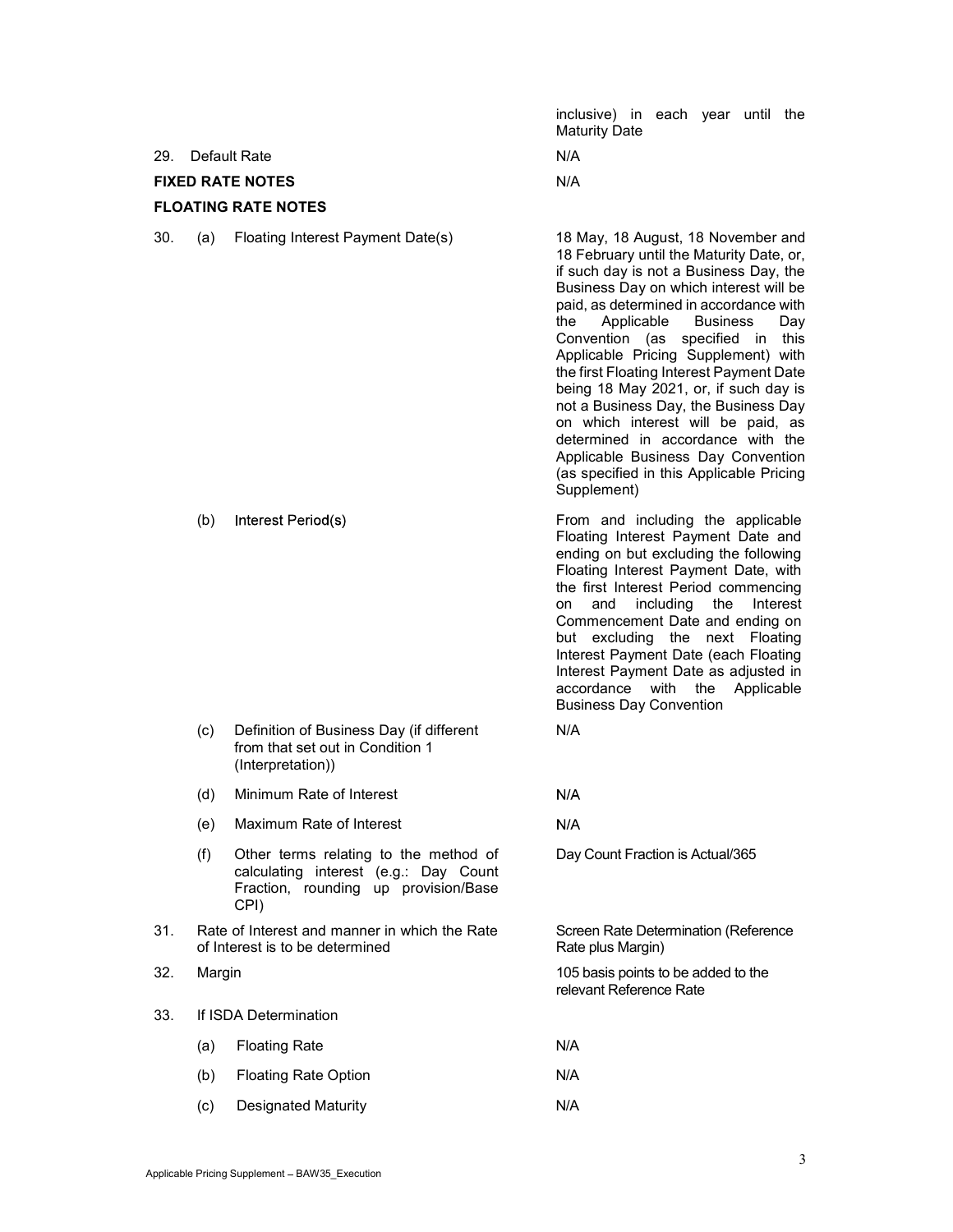|                            | (d)                                                                                                                                                                                        | Reset Date(s)                                                                                                                                                                                                                                                                        | N/A                                                                                                                                                                     |  |  |
|----------------------------|--------------------------------------------------------------------------------------------------------------------------------------------------------------------------------------------|--------------------------------------------------------------------------------------------------------------------------------------------------------------------------------------------------------------------------------------------------------------------------------------|-------------------------------------------------------------------------------------------------------------------------------------------------------------------------|--|--|
|                            | (e)                                                                                                                                                                                        | <b>ISDA Definitions to apply</b>                                                                                                                                                                                                                                                     | N/A                                                                                                                                                                     |  |  |
| 34.                        | If Screen Rate Determination:                                                                                                                                                              |                                                                                                                                                                                                                                                                                      |                                                                                                                                                                         |  |  |
|                            | (a)                                                                                                                                                                                        | Reference Rate<br>(including)<br>relevant<br>period by reference to which the Rate of<br>Interest is to be calculated)                                                                                                                                                               | 3 Month ZAR-JIBAR                                                                                                                                                       |  |  |
|                            | (b)                                                                                                                                                                                        | Interest Rate Determination Date(s)                                                                                                                                                                                                                                                  | 18 May, 18 August, 18 November and<br>18 February of each year until the<br>Maturity Date with the first Interest Rate<br>Determination Date being 15 February<br>2021. |  |  |
|                            | (c)                                                                                                                                                                                        | Relevant Screen Page and Reference<br>Code                                                                                                                                                                                                                                           | Reuters page 0#SFXMM or any<br>successor page                                                                                                                           |  |  |
| 35.                        | If Rate of Interest to be calculated otherwise<br>than by ISDA Determination or Screen Rate<br>Determination, insert basis for determining<br>Rate of Interest/Margin/ Fallback provisions |                                                                                                                                                                                                                                                                                      | N/A                                                                                                                                                                     |  |  |
| 36.                        |                                                                                                                                                                                            | Calculation Agent responsible for calculating<br>amount of principal and interest                                                                                                                                                                                                    | The Issuer                                                                                                                                                              |  |  |
|                            |                                                                                                                                                                                            | <b>ZERO COUPON NOTES</b>                                                                                                                                                                                                                                                             | N/A                                                                                                                                                                     |  |  |
|                            |                                                                                                                                                                                            | <b>PARTLY PAID NOTES</b>                                                                                                                                                                                                                                                             | N/A                                                                                                                                                                     |  |  |
|                            |                                                                                                                                                                                            | <b>INSTALMENT NOTES</b>                                                                                                                                                                                                                                                              | N/A                                                                                                                                                                     |  |  |
|                            |                                                                                                                                                                                            | <b>MIXED RATE NOTES</b>                                                                                                                                                                                                                                                              | N/A                                                                                                                                                                     |  |  |
|                            |                                                                                                                                                                                            | <b>INDEX-LINKED NOTES</b>                                                                                                                                                                                                                                                            | N/A                                                                                                                                                                     |  |  |
| <b>DUAL CURRENCY NOTES</b> |                                                                                                                                                                                            |                                                                                                                                                                                                                                                                                      | N/A                                                                                                                                                                     |  |  |
| <b>EXCHANGEABLE NOTES</b>  |                                                                                                                                                                                            |                                                                                                                                                                                                                                                                                      | N/A                                                                                                                                                                     |  |  |
|                            | <b>OTHER NOTES</b>                                                                                                                                                                         |                                                                                                                                                                                                                                                                                      | N/A                                                                                                                                                                     |  |  |
|                            |                                                                                                                                                                                            | <b>PROVISIONS REGARDING</b><br><b>REDEMPTION/MATURITY</b>                                                                                                                                                                                                                            |                                                                                                                                                                         |  |  |
| 37.                        |                                                                                                                                                                                            | Redemption at the option of the Issuer:                                                                                                                                                                                                                                              | No                                                                                                                                                                      |  |  |
| 38.                        |                                                                                                                                                                                            | Redemption at the option of the Senior<br>Noteholders:                                                                                                                                                                                                                               | No                                                                                                                                                                      |  |  |
| 39.                        |                                                                                                                                                                                            | Redemption in the event of a Change of Control<br>at the election of Noteholders pursuant to<br>Condition 10.5 (Redemption in the event of a<br>Change of Control) or any other terms<br>applicable to a Change of Control.                                                          | Yes                                                                                                                                                                     |  |  |
| 40.                        |                                                                                                                                                                                            | Redemption in the event of a failure to maintain<br>JSE Listing and Rating at the election of the<br>Noteholders pursuant to Condition 10.6<br>(Redemption in the event of a failure to<br>maintain JSE Listing and Rating).                                                         | Yes                                                                                                                                                                     |  |  |
| 41.                        |                                                                                                                                                                                            | Early Redemption Amount(s) payable on<br>redemption for taxation reasons pursuant to<br>Condition 10.2 (Redemption for Tax Reasons),<br>on Event of Default pursuant to Condition 17<br>(Events of Default), on a Change of Control<br>pursuant to Condition 10.5 (Redemption in the | N/A                                                                                                                                                                     |  |  |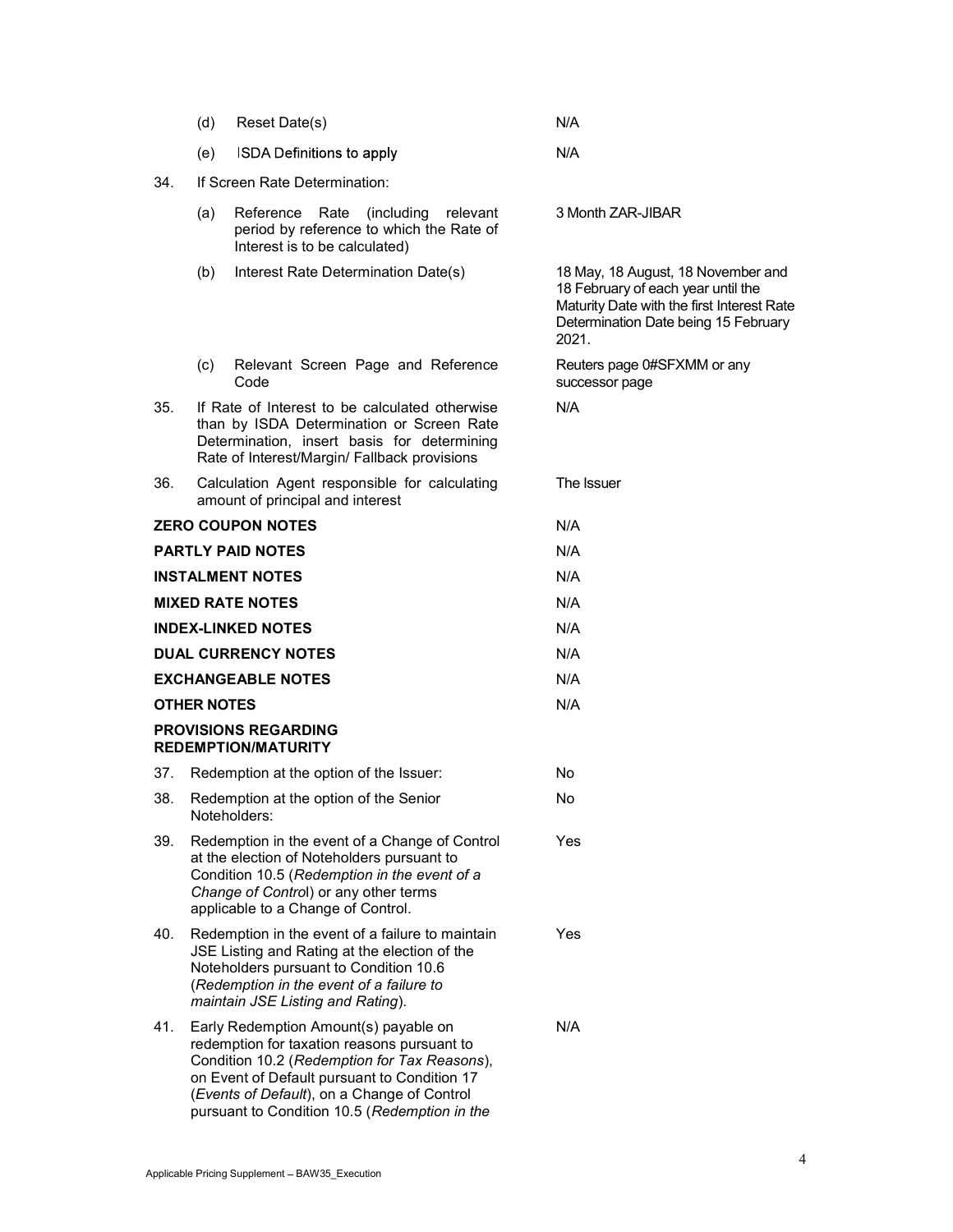event of a Change of Control), in relation to a failure to maintain a JSE Listing and Rating pursuant to Condition 10.6 (Redemption in the event of a failure to maintain JSE Listing and Rating) (if different from that set out in the relevant Conditions).

## GENERAL

|     | 42. Financial Exchange                                               | Interest Rate Market of the JSE                     |
|-----|----------------------------------------------------------------------|-----------------------------------------------------|
| 43. | Additional selling restrictions                                      | N/A                                                 |
| 44. | ISIN No.                                                             | ZAG000173915                                        |
| 45. | <b>Bond Code</b>                                                     | BAW35                                               |
| 46. | Stabilising manager                                                  | N/A                                                 |
| 47. | Provisions relating to stabilisation                                 | N/A                                                 |
| 48. | Method of distribution                                               | Dutch Auction (sealed bid without<br>feedback)      |
| 49. | Rating assigned to the Issuer and the Notes                          | "Aa2.za" long term rating as at 26<br>November 2020 |
| 50. | Applicable Rating Agency                                             | Moody's Investors Service South<br>Africa (Pty) Ltd |
| 51. | Governing law (if the laws of South Africa are<br>not applicable)    | N/A                                                 |
| 52. | Total nominal value of Notes in issue as at the<br><b>Issue Date</b> | N/A                                                 |
| 53. | Other provisions                                                     | N/A                                                 |
|     |                                                                      |                                                     |

## DISCLOSURE REQUIREMENTS IN TERMS OF PARAGRAPH 3(5) OF THE COMMERCIAL PAPER REGULATIONS IN RELATION TO THE ISSUE OF NOTES

54. Paragraph 3(5)(a)

The "ultimate borrower" (as defined in the Commercial Paper Regulations) is the Issuer.

55. Paragraph 3(5)(b)

The Issuer is a going concern and can in all circumstances be reasonably expected to meet its commitments under the Notes.

56. Paragraph 3(5)(c)

The auditor of the Issuer is Ernst & Young Inc.

57. Paragraph 3(5)(d)

As at the date of this issue

- (i) the Issuer has issued ZAR5,342,000,000.00 (exclusive of this issue of Notes and the issue of Notes under Bond Code BAW36) Commercial Paper (as defined in the Commercial Paper Regulations); and
- (ii) the Issuer estimates that it may still issue ZAR1,000,000,000.00 of Bonds and Commercial Paper (excluding this issuance of Notes) during the current financial year, ending 30 September 2021.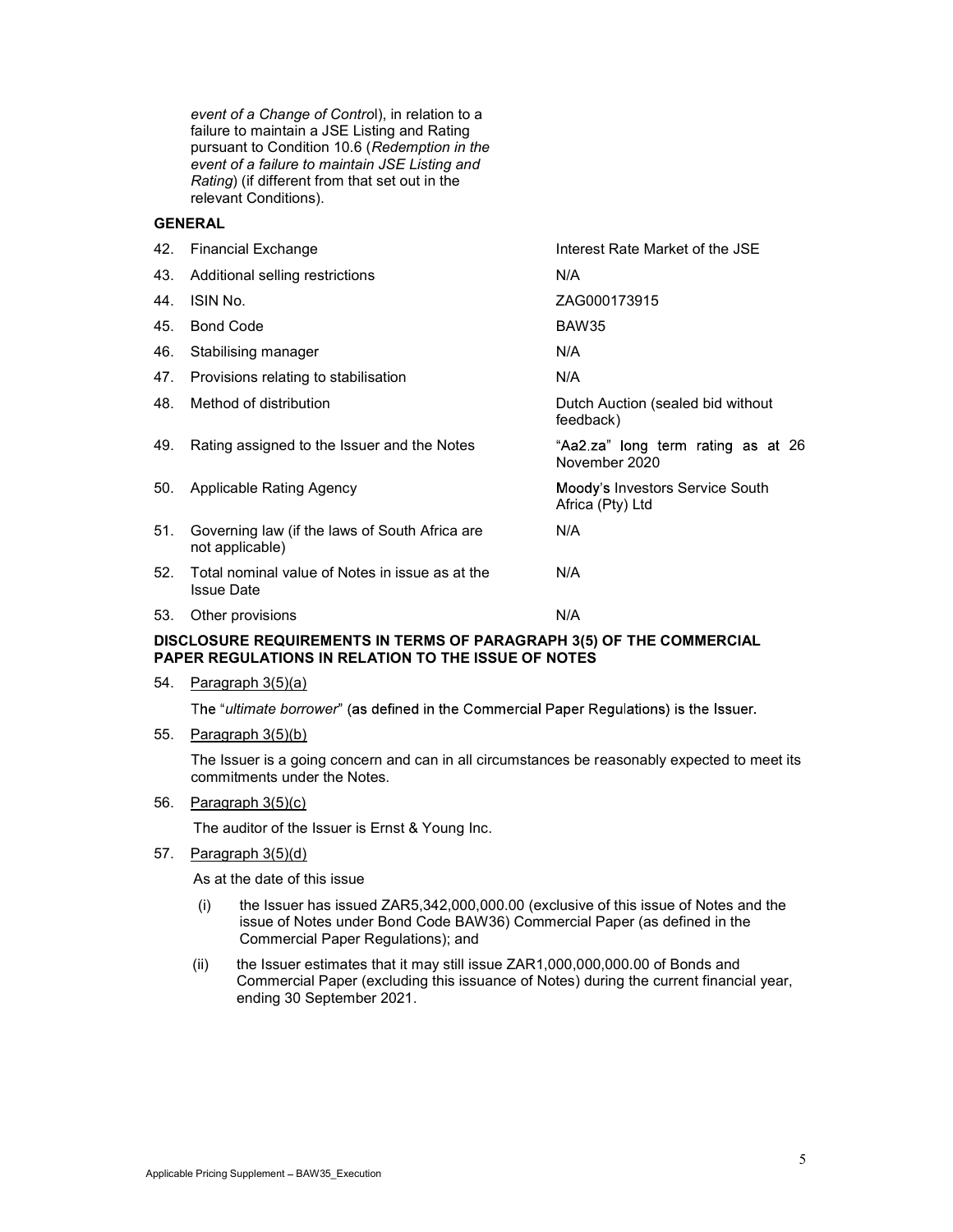## 58. Paragraph 3(5)(e)

All information that may reasonably be necessary to enable the investor to ascertain the nature of the financial and commercial risk of its investment in the Notes is contained in the Programme Memorandum and the Applicable Pricing Supplement.

### 59. Paragraph 3(5)(f)

The Issuer refers Noteholders to the SENS announcements which were published on 21 January 2021 and 29 January 2021 which provide a description of events that have impacted on the Issuer's operations subsequent to the last audited financial statements including the impact of COVID-19.

The Issuer continues to consider the impact of material events, including COVID-19, on the Issuer's financial position and is engaging with its funders to ensure that facilities remain in place. Based on the Issuer's current assessment there has been no material adverse change in the Issuer's financial position since the date of its last audited financial statements.

#### 60. Paragraph 3(5)(g)

The Notes issued will be listed.

61. Paragraph 3(5)(h)

The funds to be raised through the issue of the Notes are to be used by the Issuer for its general corporate purposes.

### 62. Paragraph 3(5)(i)

The obligations of the Issuer in respect of the Notes are unsecured.

#### 63. Paragraph 3(5)(j)

Ernst & Young Inc., the statutory auditor of the Issuer, have confirmed that nothing has come to their attention which indicates that this issue of Notes issued under the Programme does not comply in all material respects with the relevant provisions of the Commercial Paper Regulations.